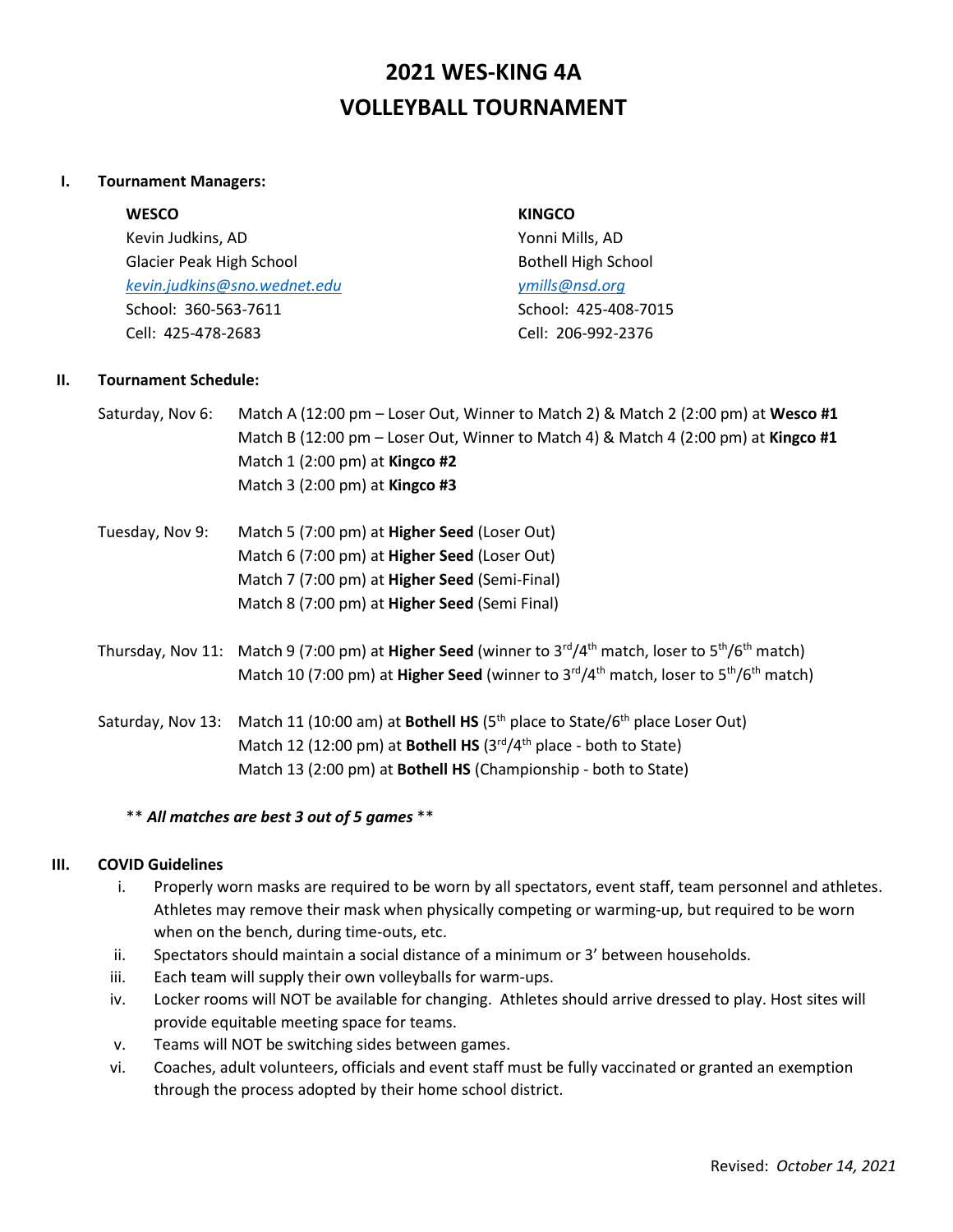#### **IV. Team Rosters**

- i. Team rosters and team personnel must be entered on to the WPA website by November 4, 2021.
- ii. Each team will be allowed to enter a maximum of 14 players, 6 team personnel (coaches, managers, statisticians, etc) and 1 athletic trainer.
- iii. Per WIAA, player rosters may only be changed between levels of post season (i.e. between League and Districts and between Districts and State). Player rosters for District Tournament matches can not be changed after a team's first match of the tournament.

#### **V. Officials**

i. Officials (head referee, down referee and lines people) will be assigned by the host school's local officials association.

#### **VI. Event Staffing/Table Help**

- i. The host school will provide the scorekeeper, libero tracker and scoreboard operator for each game.
- ii. The host site will provide the site manager, ticket taker/sellers and announcer.

#### **VII. Finances**

i. Host schools will submit financial reports to their respective District in a timely manner.

#### **VIII. Athletic Trainers/Medical Staff**

i. Each team will be responsible for their own training and medical needs. There will not be an Athletic Trainer provided for the tournament.

#### **IX. Pre-Match Warm-Ups**

- i. Warm-ups for each match will be 20 minutes and follow the  $8-6-6$  format. 8 minutes of shared time, 6 minutes home team, 6 minutes visiting team. Hitting or serving the ball into the opponent's court is not allowed during the shared court time.
- ii. Teams are not allowed to warm-up on the sidelines or the end lines while waiting for their court time.
- iii. Equal access to warmup space (aux gym, etc) must be provided to all teams waiting for the official 20 minute pregame warm up time.

#### **X. Team Introductions**

- i. Teams will line up in front of their respective bench.
- ii. Non-starters (visiting team first) will be introduced, take a step forward and remain standing.
- iii. Starters (visiting team first) will be introduced and will proceed to their respective end line after their name is read.
- iv. The announcer will lead the pledge of allegiance after teams are introduced.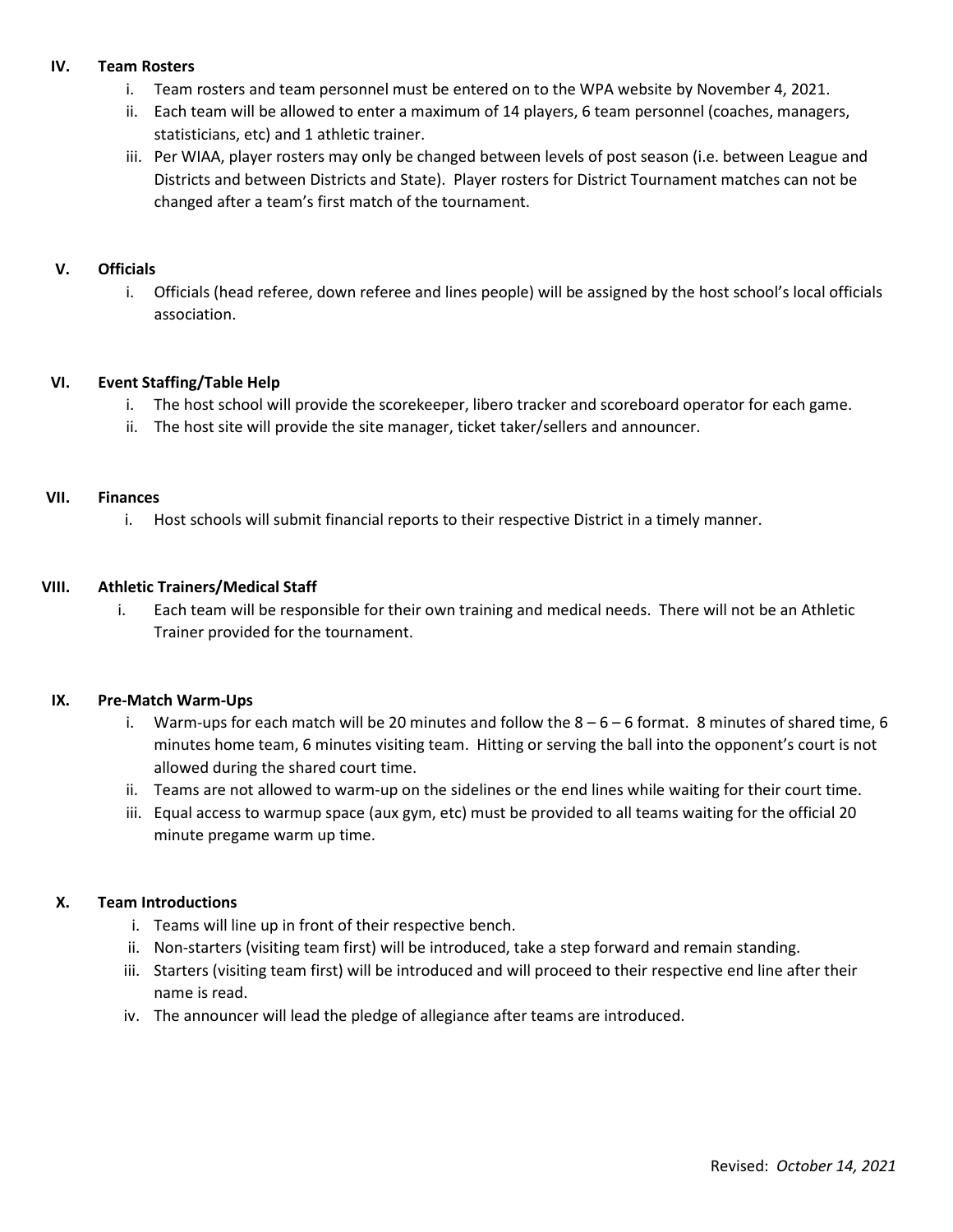#### **XI. Games Committee / Protests**

- i. Each host site will have a Games Committee that will consist of the site manager, the head official, and a coach, athletic director or school administrator not involved in the dispute in question. Games committee members do not need to be onsite but must be readily available via phone during the scheduled game(s).
- ii. If a coach feels there has been a misinterpretation or misapplication of a rule, the coach shall notify the game officials following the incident in question that the contest is being played under protest. Notification to the official must take place PRIOR to resumption of play.
- iii. At that time the official(s) will suspend the protested contest until a decision of the Games Committee has been determined. The Games Committee will meet immediately. The coach shall be afforded the opportunity to present rationale and justification including the specific rule(s) in question, action taken by the tournament officials, and desired outcome. The Games Committee will deliberate in closed session. The decision of the Games Committee is final.

#### **XII. Admission and Approved Passes**

### *NOTE: For events held at Kingco schools, tickets should be purchased throug[h www.gofan.co](http://www.gofan.co/) in advance. For events held at Wesco schools, tickets will be sale at the door with cash or check only.*

- i. Ticket Prices (plus GoFan fees). All students, host and visiting, must pay admission.
	- \$7.00 Adults, Students w/o ASB
	- \$5.00 Students with ASB, Elementary Students, Senior Citizen
- ii. Pass list
	- a. Team personnel (players, coaches, managers, athletic trainer, etc) on the WPA roster a maximum of 21 athletes/personnel are allowed on the team roster.
	- b. Table help provided by the host school.
- iii. Approved Passes
	- a. District 1 or District 2 approved post season Supervisory pass (Supervisors and Administrators).
	- b. With ID: WOA, WSSAAA, WIAA, WSCA, WIAA Seed Committee
- iv. Cheer squads of participating schools will be admitted in full uniform, with advisor.

#### **XIII. Allocations to Sate**

i. The top 5 teams from the tournament will advance to the 4A State Championships to be held at the Yakima Valley SunDome on November 19-20, 2021.

#### **XIV. Awards**

- i. A team trophy will be presented to the first-place team.
- ii. A short presentation of the trophy will take place at the conclusion of the championship match.

#### **XV. Additional Information:**

- i. The host school will be responsible for furnishing 3 NFHS approved game balls.
- ii. Each team will provide their own volleyballs for warm-ups.
- iii. No artificial noise makers or signs (official school banners are allowed) in the gyms.
- iv. Gyms will open a minimum of 1 hour before the scheduled first match.
- v. Team Benches are restricted to official team personnel as listed on the team roster.
- vi. School supervisors of participating schools should check in with the site manager. School supervisors are responsible in helping maintain good sportsmanship and behavior of their fans.
- vii. Locker rooms will be available for team use. Locker rooms will not have supervision and items should not be left in the locker room. Host sites are not responsible for lost or stolen items.